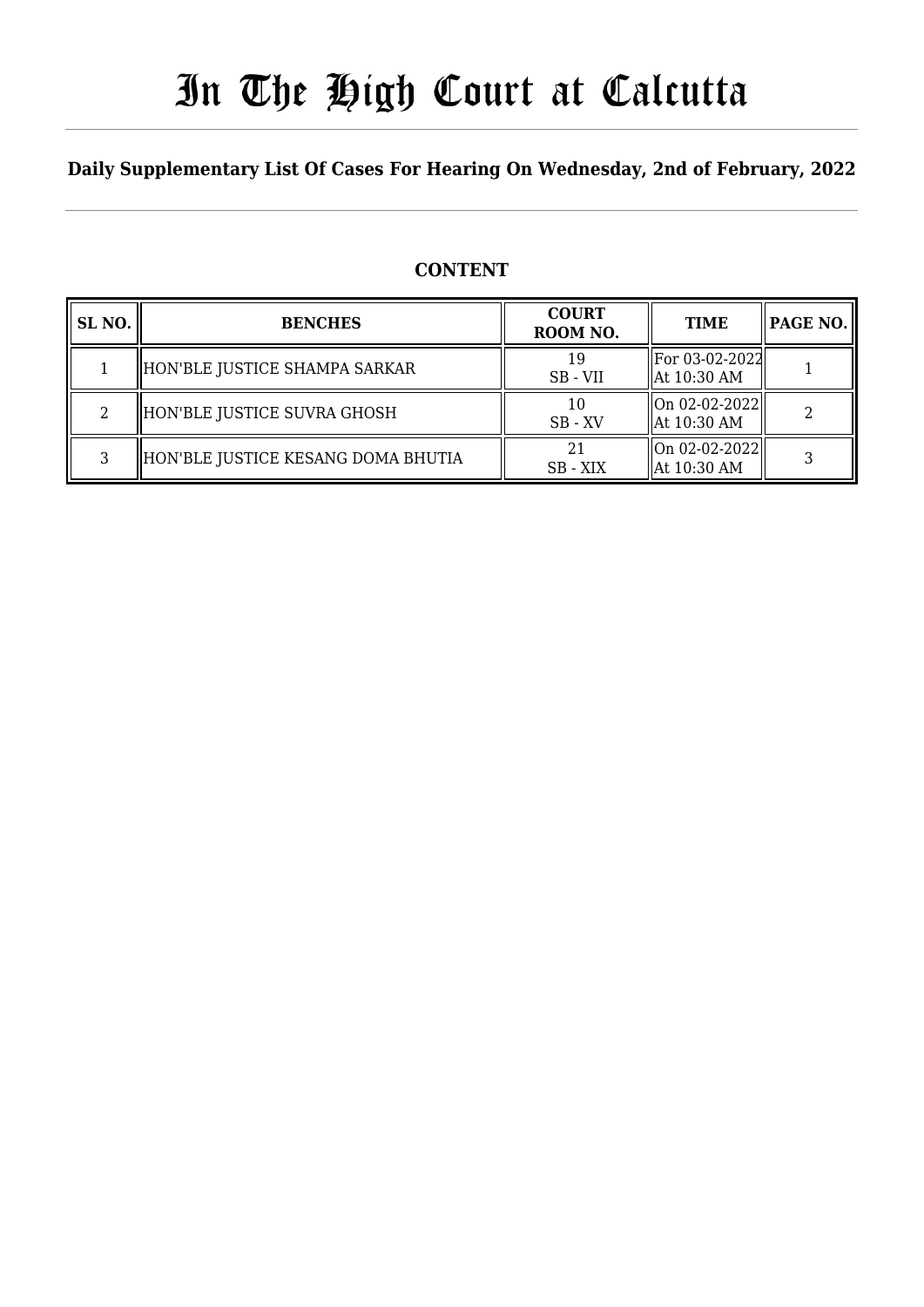

# Calcutta High Court

**In The Circuit Bench at Port Blair**

### **Appellate Side**

**DAILY CAUSELIST For Wednesday The 2nd February 2022**

**COURT NO. 19 SINGLE BENCH (SB - VII) AT 10:30 AM HON'BLE JUSTICE SHAMPA SARKAR (VIA VIDEO CONFERENCE)**

**FROM PRINCIPAL BENCH**

#### **FOR 03.02.2022**

#### **MOTION**

| 1 | WPA/5/2022  | C.H.BABU RAO<br>VS<br>THE PORT BLAIR MUNICIPAL<br>COUNCIL                          | PROHIT MOHAN LALL            |
|---|-------------|------------------------------------------------------------------------------------|------------------------------|
| 2 | WPA/11/2022 | NANI GOPAL DAS<br>VS<br>THE LIEUTENANT<br><b>GOVERNOR AND OTHERS</b>               | GOPALA BINNU<br><b>KUMAR</b> |
| 3 | WPA/13/2022 | SUSHEEL DIXIT<br>VS<br>THE DIRECTOR (RURAL<br>DEVELOPMENT/PANCHAYAT)<br>AND OTHERS | GOPALA BINNU<br><b>KUMAR</b> |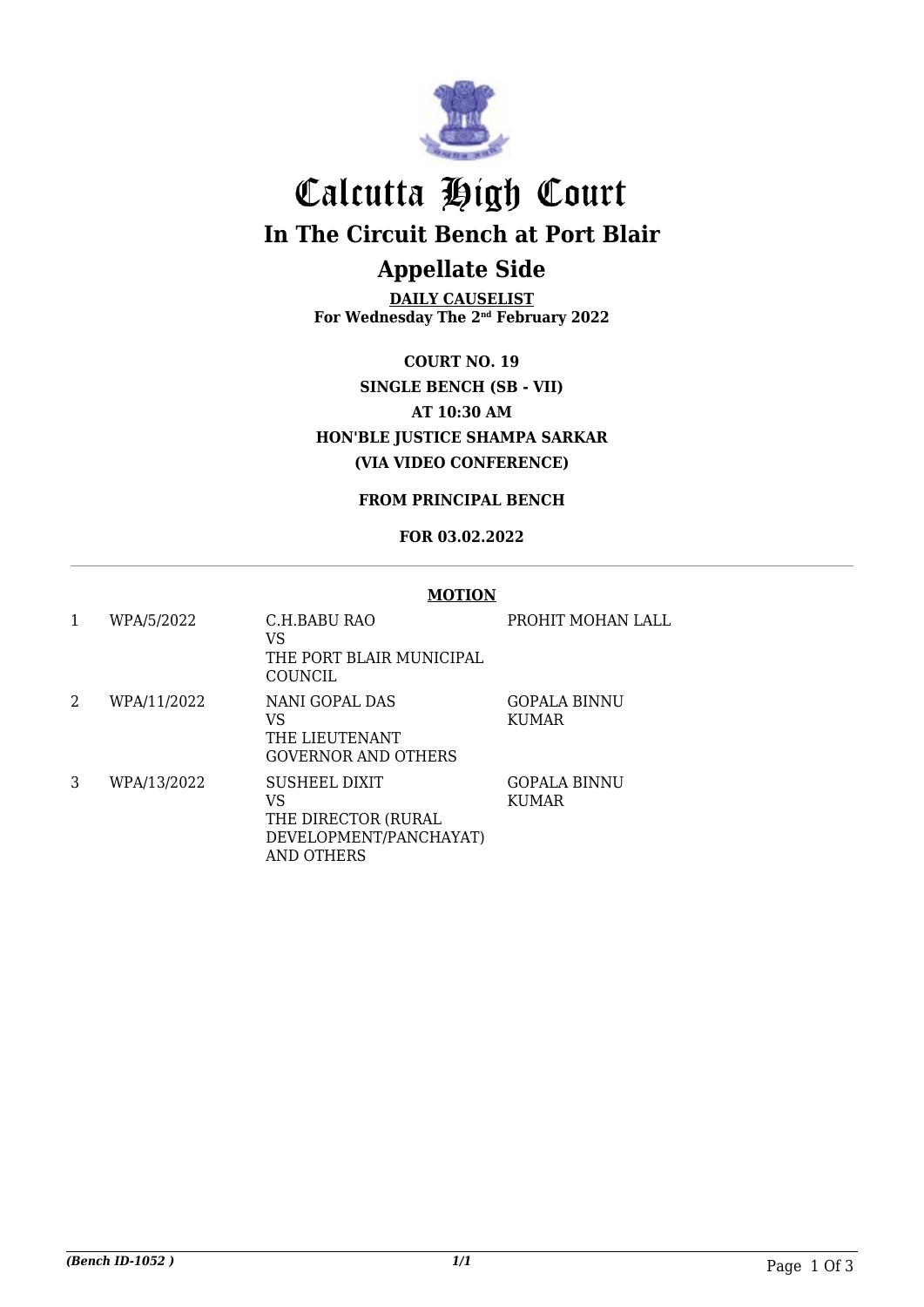

## Calcutta High Court **In The Circuit Bench at Port Blair Appellate Side**

**DAILY CAUSELIST For Wednesday The 2nd February 2022**

**COURT NO. 10 SINGLE BENCH (SB - XV) AT 10:30 AM HON'BLE JUSTICE SUVRA GHOSH (VIA VIDEO CONFERENCE)**

**FROM PRINCIPAL BENCH**

#### **NEW MOTION**

1 WPA/7/2022 ANDAMAN PAINTS PRIVATE LIMITED AND ANOTHERS VS DIRECTORATE OF INDUSTRIES AND ANOTHERS VICTOR DUTTA